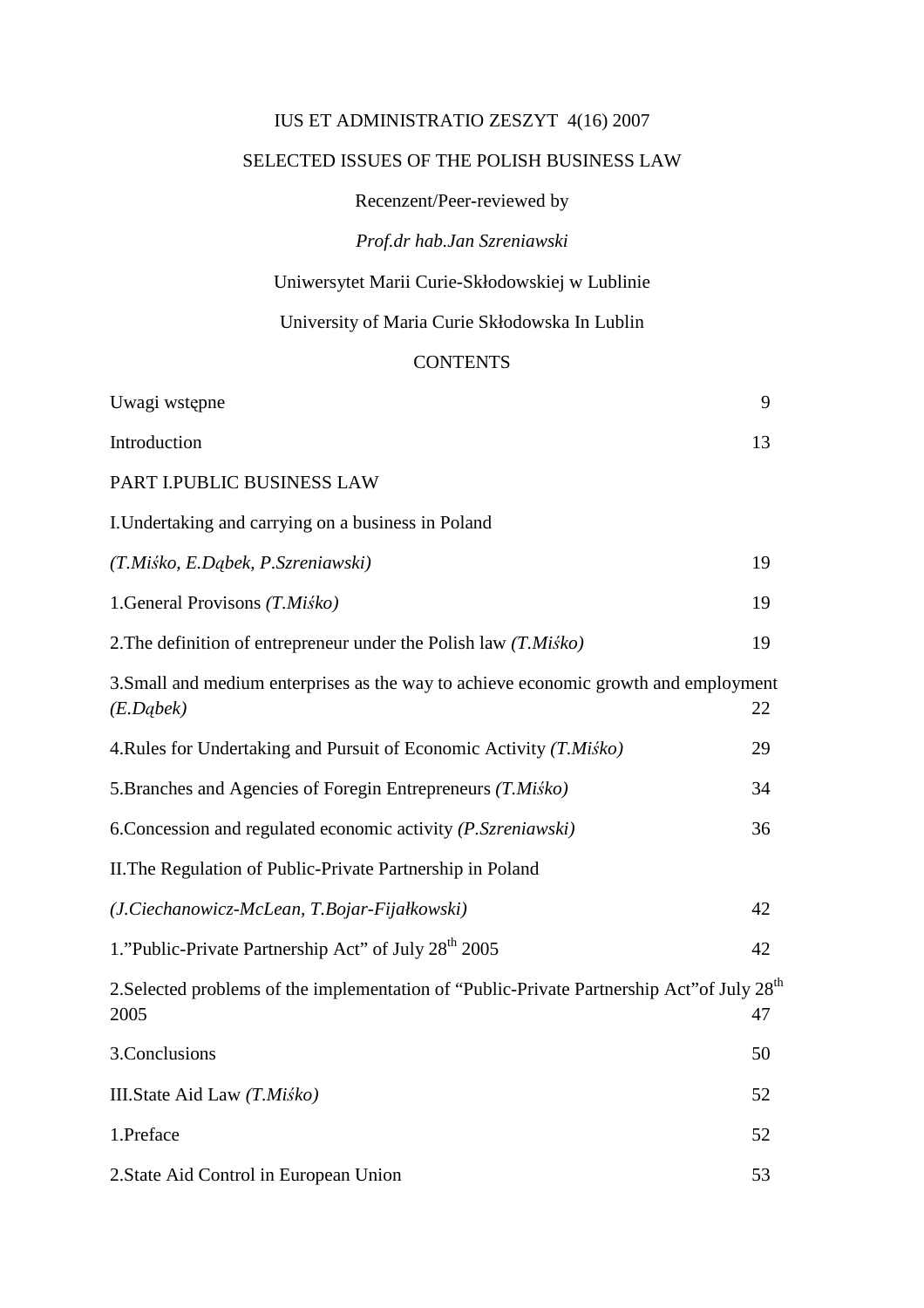| 3. Legal aspects of subsidies and state aid in polish state aid law                   | 53 |
|---------------------------------------------------------------------------------------|----|
| 4. Main definitions in state aid law                                                  | 54 |
| 5. Notification procedure                                                             | 55 |
| 6. Proceeding before the Commission                                                   | 58 |
| 7. Aid recovery granted in non-compliance with the common market and of misused aid59 |    |
| 8. Procedure at the Cort of Justice                                                   | 59 |
| 9. Monitoring of public aid                                                           | 60 |
| 10. Audit of an aid beneficiary                                                       | 60 |
| 11. Financial penalties                                                               | 61 |
| 12. Organization of control state aid in Poland                                       | 61 |
| IV. Special Economic Zones in Poland (T. Miśko)                                       | 63 |
| 1. General issues                                                                     | 63 |
| 2. Estabilishment of Special Economic Zone                                            | 65 |
| 3. Merging, cancelling of zones and modifying their area                              | 67 |
| 4.Zone management                                                                     | 68 |
| 5. Permit to run business activity in the zone entitling to receive public support    | 69 |
| 6.Privileges                                                                          | 71 |
| V.Public protection of competition in Poland (J.Olszewski)                            | 72 |
| 1. Brief history of Competition in Poland                                             | 72 |
| 2. General previsions (Article 1-3)                                                   | 73 |
| 3. Main definitions in competition law (Article 4)                                    | 74 |
| 4. Prohibition of competition restricting practices (Article 5-11)                    | 78 |
| 5. Concentration of undertakings                                                      | 80 |
| 6. Organisation of competition and consumer protection                                | 84 |
| 7. Proceedings before the President of the Office                                     | 93 |
| 8. Antimonopoly proceedings in the cases of concentration (Article 94-99)             | 98 |
| 9. Leniency system in Poland                                                          | 98 |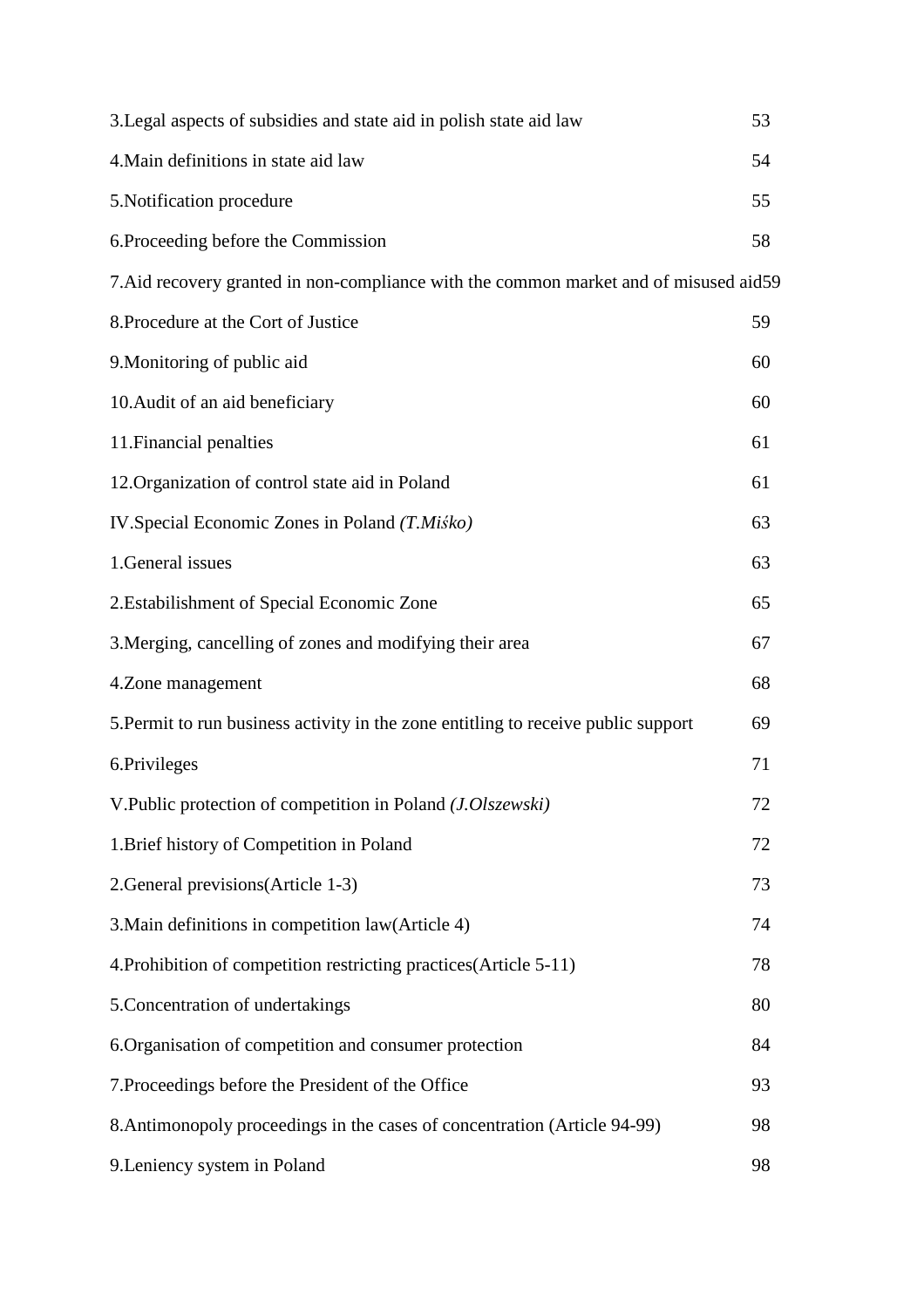| VI.Tax law(K.Lasiński-Sulecki)                                              | 101 |
|-----------------------------------------------------------------------------|-----|
| 1. Sources of Tax Law                                                       | 101 |
| 2.Tax Authorities                                                           | 106 |
| 3. Corporate Income Tax                                                     | 107 |
| 4. Personal Income Tax                                                      | 108 |
| 5. International Tax Conventions                                            | 109 |
| 6. Goods and services Tax                                                   | 110 |
| 7. Excise Duties                                                            | 112 |
| <b>8.Local Taxes</b>                                                        | 113 |
| 9. Tax on Civil Law Transactions                                            | 114 |
| VII.Customs law(K.Lasiński-Sulecki)                                         | 115 |
| 1. Sources of Customs Law in Poland                                         | 115 |
| 2. Poland as Part of the Customs Territory of the Community                 | 116 |
| 3. Customs Tariff                                                           | 117 |
| 4. Orgin of Goods                                                           | 117 |
| 5. Valuation of Goods                                                       | 118 |
| 6. Entry of Goods into Customs Territory                                    | 121 |
| 7. Customs declaration                                                      | 122 |
| 8. Customs-Approved Treatment or Use of Goods                               | 123 |
| 9. Privileged Operations                                                    | 126 |
| 10. Customs Debt                                                            | 126 |
| 11. Customs Proceedings                                                     | 128 |
| VIII.Trademarks-general rules(M.Szreniawska)                                | 130 |
| IX.Business activities of self-government(A.Brzezińska-Rawa)                | 136 |
| 1. General information on structure and activities of self-government       | 136 |
| 2. Business activities within public utility tasks                          | 138 |
| 3. The business activities of self-government outside public utility sphere | 140 |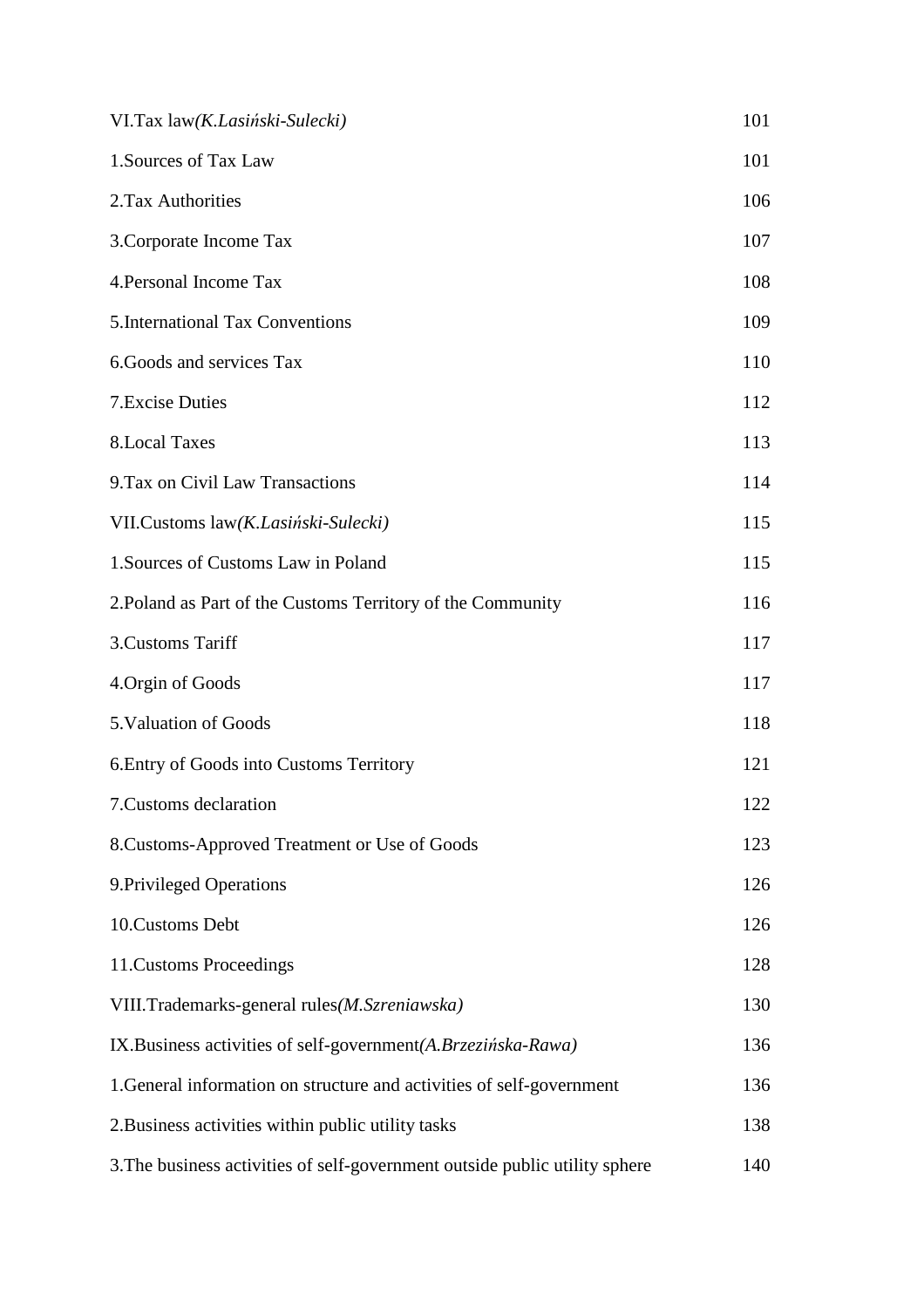| 4. Public-private partnership                                           | 141 |
|-------------------------------------------------------------------------|-----|
| 5.Summary                                                               | 142 |
| X.Telecomunication law(A.Brzezińska-Rawa)                               | 143 |
| 1.General information                                                   | 143 |
| 2. Scope of the Telecommunications Law                                  | 144 |
| 3. The purpose of the Telecommunications Law                            | 145 |
| 4. Telecommunications administration                                    | 147 |
| 5. Participants of the telecommunications market                        | 148 |
| 6. Performing of business telecommunications services                   | 149 |
| 7. Regulating the telecommunications market                             | 150 |
| 8.Confidentiality                                                       | 154 |
| 9.Summary                                                               | 155 |
| XI.Media law(J.Sieńczyło-Chlabicz)                                      | 156 |
| 1. Distribution of public figures image by media                        | 156 |
| XII. Business activity of foreign entrepreneurs (K. Pokryszka)          | 169 |
| 1. Legal Status of the foreign Lawyers in Poland                        | 169 |
| XIII.Phatologies in business activity(S. Głowiak)                       | 180 |
| 1. Legal aspects of corruption                                          | 180 |
| PART II.PRIVATE BUSINESS LAW                                            | 185 |
| I. Polish company $law(T.Mi\dot{s}ko)$                                  | 187 |
| 1. Brief history of Polish company law                                  | 187 |
| 2. Scope of regulation of Code of Commercial Partnerships and Companies | 188 |
| II. Business name $(T.Mi\&o)$                                           | 189 |
| 1. Elements of business name                                            | 189 |
| 2. The structure of business name                                       | 190 |
| III. Representation of entrepreneurs $(R. Ulias z)$                     | 192 |
| IV.Partnerships(R.Uliasz, D.Sagan, T.Miśko)                             | 194 |